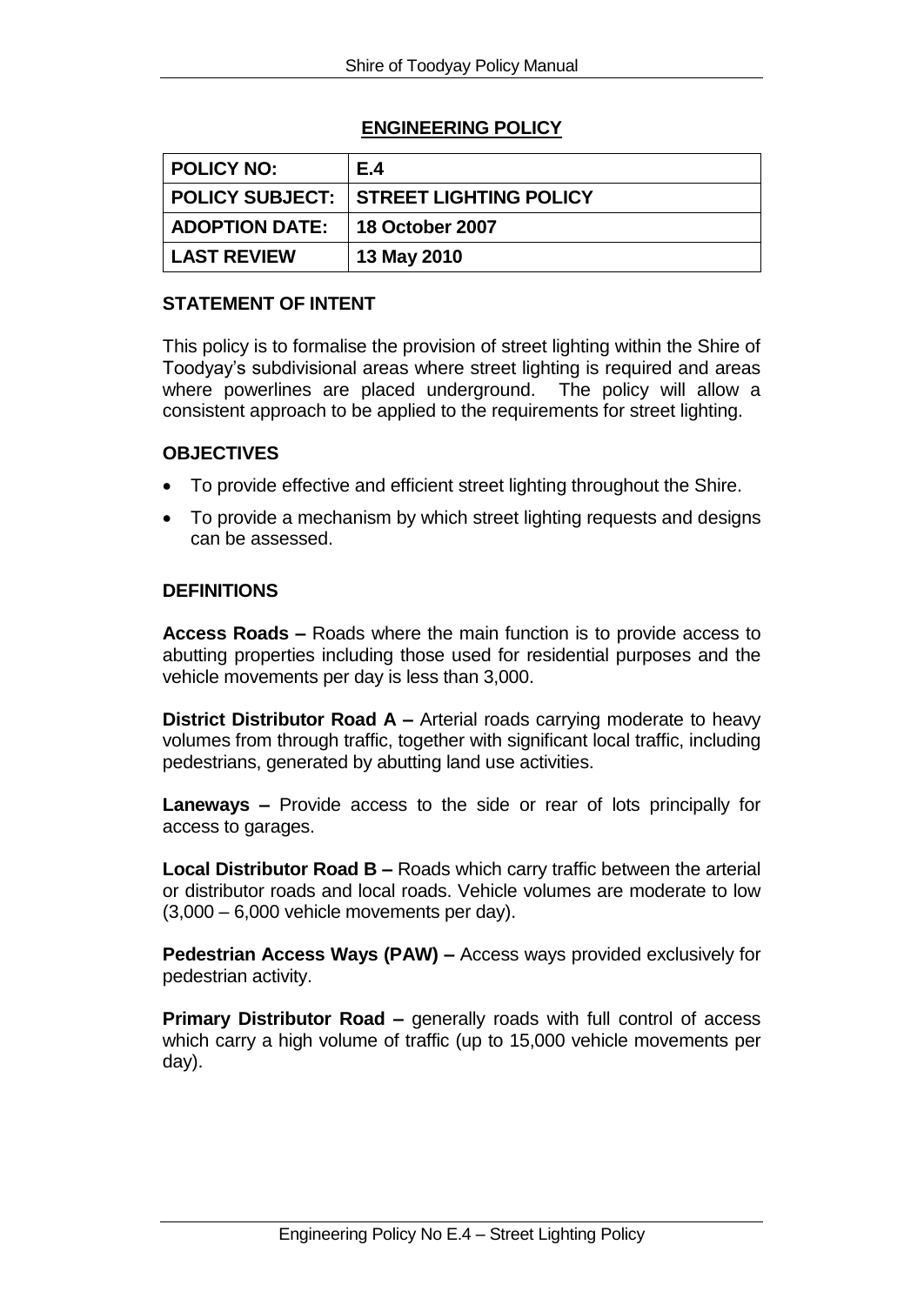# **POLICY STATEMENT**

#### **General provisions**

- 1. All new street lighting within the Shire of Toodyay is to be installed in accordance with the current Australian and New Zealand Standard, as outlined in Attachment 1 to this policy.
- 2. All street lighting equipment shall be selected from the Western Power range and all poles shall be painted "Heritage Red".
- 3. All luminaires shall be "Parkville" or "Bourke Hill" and shall be painted "Heritage Red".

## **Street Lighting within Subdivisions**

- 4. Where subdivisions require the installation of street lighting, lighting proposals shall be submitted to the Shire of Toodyay for review and be subject to Shire approval; and lighting shall be consistent throughout the subdivision.
- 5. All lighting equipment shall be consistent with the provisions of this policy.

## **Lighting within Public Open Spaces**

- 6. The minimum pole height for lighting within Public Open Spaces shall be 4.5m except for the Bega 8200 luminaire, or equivalent luminaire that may be mounted at 3.5m.
- 7. Bollard lighting will not be allowed.
- 8. Any uplighting shall use stainless steel in ground uplights complying with IEC 60598-2 Category C and with  $75^{\circ}$ C maximum surface temperature (at  $40^{\circ}$ C ambient).
- 9. Electricity supply shall be controlled from an unmetered supply pit or, from any pump control panel and lighting shall be controlled by a seven day programmable time switch.

**Reviewed Council Meeting 15 November 2007 Reviewed Council Meeting 21 May 2009 Reviewed Council Meeting 13 May 2010**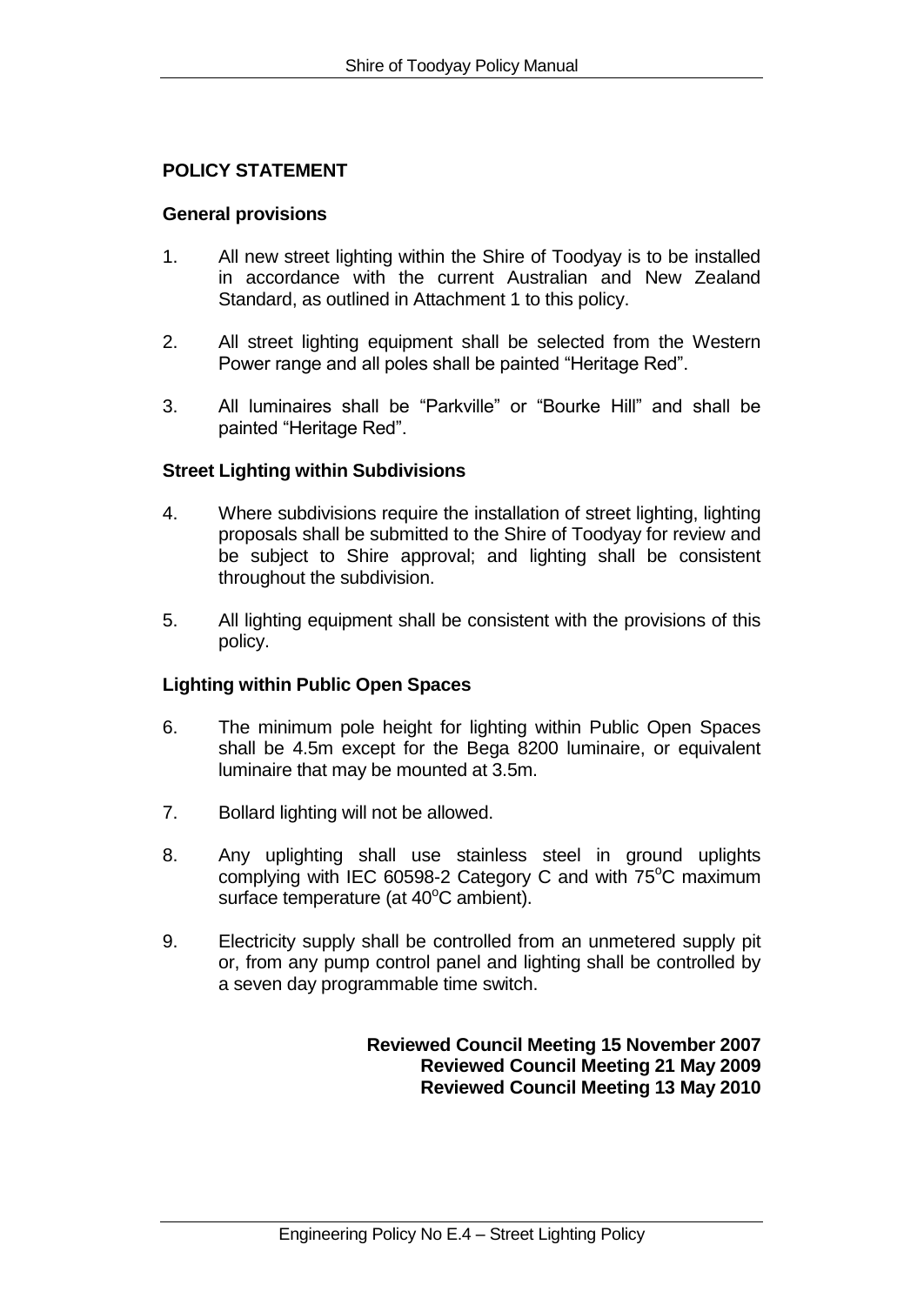# **Attachment No 1**

Public lighting shall be installed in accordance with the current AS/NZS 1158 using the following table for guidance:

| <b>ROAD/AREA</b>                                                                              | <b>AS/NZS1158</b>             | <b>Typical Equipment &amp; Geometry</b>                                   |
|-----------------------------------------------------------------------------------------------|-------------------------------|---------------------------------------------------------------------------|
|                                                                                               | Category                      | (lamp $\partial$ /height/spacing/width)                                   |
| Primary and District<br><b>Distributor A Roads</b><br>$(>15000$ vpd) •                        | V <sub>3</sub>                | 250 W HPS/10.5 m/55 m/2 lanes-⊆                                           |
|                                                                                               |                               | 250 W HPS/9 m/40 m/2 lanes- $\in$                                         |
| District Distributor B Roads,<br>(6 000-15 000vpd)                                            | V <sub>5</sub>                | 150 W HPS/10.5 m/55 m/2 lanes-⊆                                           |
|                                                                                               |                               | 150 W HPS/9 m/40 m/2 lanes-∈                                              |
| <b>Local Distributor Roads</b><br>$(3000 - 6000 v.p.d.)$                                      | P <sub>3</sub>                | 70 W MH/6.5 m/60 m/20 m road reserve- $\subseteq$                         |
|                                                                                               |                               | 70 W MH/7.86 m/40m/20 m road reserve-∈                                    |
| <b>Access Roads</b><br>(< 3000 v.p.d)                                                         | P <sub>4</sub>                | 70 W MH /6.5 m/60 m/20 m road reserve-                                    |
|                                                                                               |                               | 70 W MH/7.86 m/80.5 m/20m road reserve-∈                                  |
| PAW's, Laneways<br>$(<$ 300 v.p.d.) ÷                                                         | P <sub>4</sub>                | 70 W MH/5.2 m/40 m/3-5 m laneway                                          |
|                                                                                               | P <sub>5</sub>                | 42 W CF/5.2 m/40 m/3-5 m laneway                                          |
| Intersections:<br>Distributor Road<br><b>Access Road</b><br>Isolated intersections &<br>bends | V3/V5                         | 250 W HPS/10.5 m-⊂                                                        |
|                                                                                               | P <sub>3</sub>                | 70 W MH/6.5 m-⊂                                                           |
|                                                                                               | P <sub>4</sub>                | 70 W MH/6.5 m-⊂                                                           |
| Local Area Traffic<br><b>Management Devices</b>                                               | Clause 3.2.6 of<br>AS1158.3.1 | 3.5 lux, or 25% spacing                                                   |
| Car Parks low use/risk                                                                        | P <sub>11</sub> c             | 42 W CF, 70 W MH or 70 W HPS/6 m                                          |
| Car Parks medium use/risk                                                                     | P11b white light              | 70 W MH/6 m/15 m X 17 m                                                   |
| Car Parks high use/risk                                                                       | P11a white light              | 150 W MH/6 m/15 m X 17 m                                                  |
| Car Parks (disabled bays)                                                                     | P12 white light               | 150 W MH/6 m                                                              |
| Pathways in Passive Open<br><b>Spaces</b>                                                     | P <sub>4</sub>                | 70 W MH/6.5 m/60 m,<br>42 W CFL/4.5 m/30 m, or 70 W MH Bega<br>8200/3.5 m |

**Notes:**

 $\supseteq$  HPS = high pressure sodium, MH = metal halide, MV = mercury vapour, CF = compact fluorescent.<br>
Pedestrian/vehicle conflict and presence of heavy vehicles also influences selection of V3/V5.

Pedestrian/vehicle conflict and presence of heavy vehicles also influences selection of V3/V5.

 $\subset$  Busy PAW's P4, quiet PAW's P5.

 $\subseteq$  Underground power

 $\overline{\epsilon}$  Overhead power



Sage Consulting Engineers Pty Ltd 2007



W:\CEOSEC\Policies, Procedures, Codes & Plans\Policy Manual\01 Current Master Policies (Shire)\04 Engineering\E.4 - Street Lighting.doc